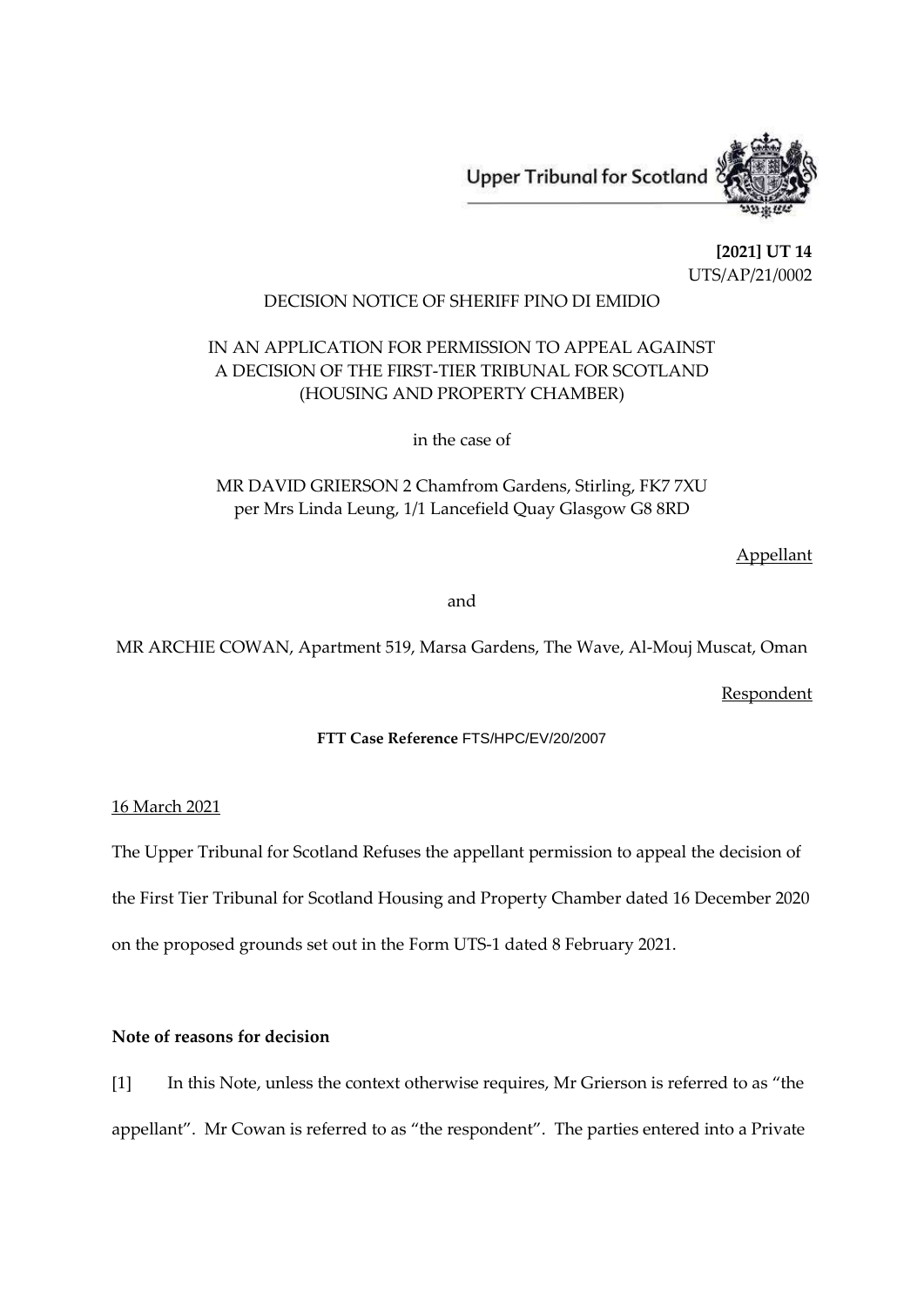Residential Tenancy Agreement for the property 2 Chamfron Gardens, Stirling, FK7 7XU ("the Property") commencing 31 January 2020.

#### **Background**

[2] The appellant seeks permission to appeal ("PTA") the decision of the First Tier Tribunal for Scotland Housing and Property Chamber dated 16 December 2020 making an order for eviction and recovery of possession in respect of the respondent's intention to sell the Property. The First-tier Tribunal for Scotland is referred to as "the FtT" in this document. On 18 January 2021 the FtT refused an application for review by the appellant. On the same date the FtT also refused permission to appeal to this Tribunal.

[3] This appeal relates to FtT case number FTS/HPC/EV/20/2007. There is a related case in which the respondent seeks an order for the payment of sums of unpaid rent due by the appellant from the Property. In that matter the FtT granted an order for payment on 16 December 2020 under case number FTS/HPC/CV/20/1481. There is a separate appeal in respect of that matter under case number UTS/AP/21/0001. On 4 March 2021 hearings on permission to appeal were conducted by WebEx in respect of this case and case number UTS/AP/21/0001. Both parties attended. The appellant was represented by Mrs Leung. This Decision deals with the eviction matter only.

### **The grounds of appeal**

[4] Section 46(4) of the Tribunals (Scotland) Act 2014 ("the 2014 Act") provides that PTA is to be granted where:

"… the Upper Tribunal is satisfied that there are arguable grounds for the appeal."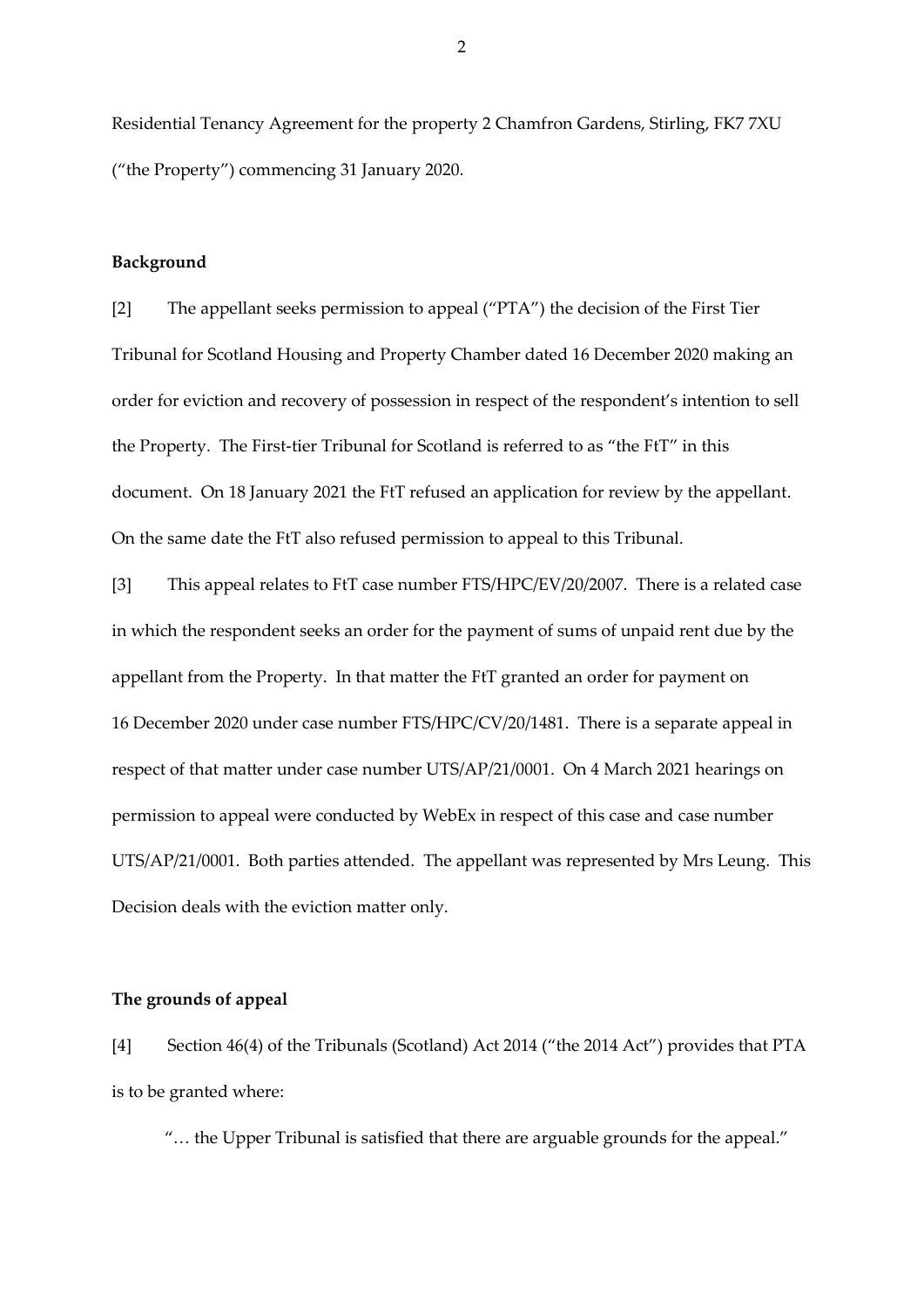In approaching the terms of section 46(4), I have had regard to the discussion by the Lord Justice Clerk (Lord Carloway) in *Czerwinski* v *H.M. Advocate* 2015 S.L.T. 610 at paragraph [9] together with the authorities cited there. The function of the Upper Tribunal is a limited one. An appeal under the 2014 Act is not an opportunity to rehear the factual matters argued before the FtT but rather to correct any errors of law that may have been made in the decision of the FtT.

[5] The proposed grounds of appeal are set out in the appellant's Form UTS-1. They are follows:

"Number 3 Making findings in fact without a basis in the evidence. Number 4 Taking a wrong approach to the case and arriving at a decision that no reasonable tribunal can properly reach. The decision was that I was not occupying the property since prior to 17 August 2020 and not looking at clear video evidence to prove that I was occupying the property in August 26 2020. Landlord falsely claiming to not recognise his own property. I was in hospitalised twice."

#### **Reasons for decision**

[6] There is no dispute that the parties entered into a Private Residential Tenancy Agreement (PRTA) commencing 31 January 2020 and that the monthly rent of £825 was due for the Property. The FtT heard the evidence and rejected the factual basis of the appellant's defence to the claim for eviction and recovery of possession. It also went on to consider the question of the reasonableness of the order it was being asked to grant.

[7] I have taken account of all of the emails that were sent after the PTA hearing by the appellant's representative dealing with the offer to video evidence to show the presence of the appellant in the Property on 26 August 2020. A major focus of complaint by the appellant is that the FtT did not look at his video evidence which he maintained established that he had been present in the property on that date. It is claimed that if the FtT had done so it would have concluded that he had not abandoned the Property.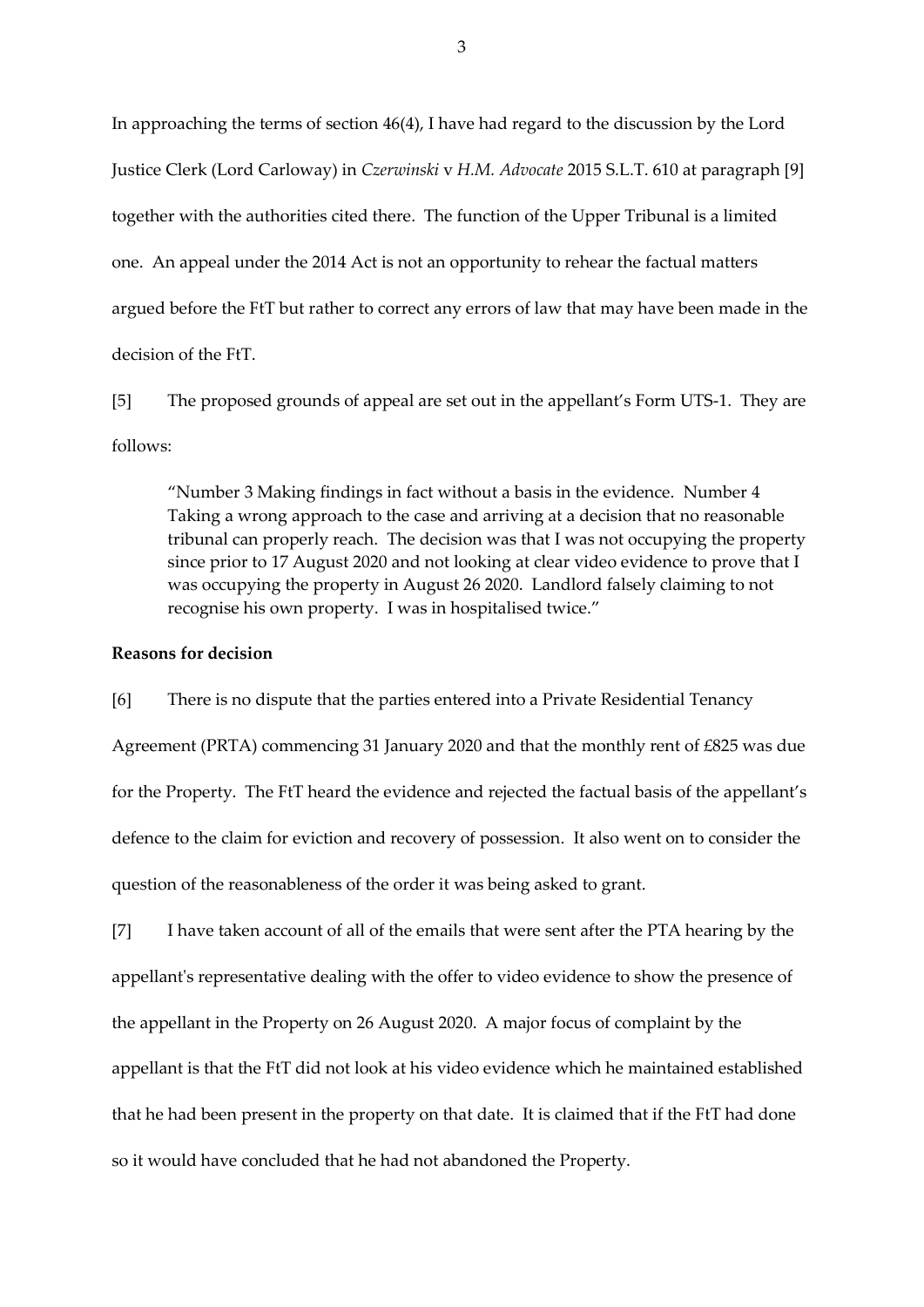[8] The FtT has explained carefully that in advance of the hearings it made several directions. These were issued on 27 October 2020, 9 November 2020 and 1 December 2020. In particular Direction 4 of 1 December 2020 set out in detail the requirements for a medical certificate from either the hospital he was attending or a suitably qualified Italian doctor setting out details of the reasons for his unfitness to participate in a hearing. Direction 5 set out 5 distinct points which should be addressed in a written statement dealing with the merits of the dispute which the FtT was dealing with. If these directions had been complied with they might materially have assisted the appellant in the presentation of his case. The FtT report that none of its directions were complied with. A flavour of the FtT's assessment can be gleaned from the following passage in its decision.

"The Tribunal had given the Respondent clear direction on the information required. The Respondent (and Ms Leung) repeatedly failed to provide the information and sought to use the excuse of ill health. This position was entirely unsustainable and contrary to their own actions and evidence. The Respondent was well enough to correspond with the Tribunal administration, compile lengthy emails and attachments on a daily (and sometimes more) basis. Yet he was not well enough to prepare a detailed written statement as required by the Direction of 1 December 2020. He was unable to produce evidence confirming the date he left for Venice or of any booking to return – in fact he conceded that no booking to return had been made. He was unable to produce any evidence of his visa status despite making reference to the existence of such documentation during the course of his evidence and Ms Leung's."

[9] The FtT is to be commended for the efforts it made to engage with the appellant and manage the case. A party that wished to engage with the fact finding process before the FtT would have been assisted by the directions as to how to bring evidence to the attention of the FtT. Ample opportunity, with detailed guidance, was provided to the appellant to provide vouching of his claimed unfitness to participate in the process but that opportunity was not taken. The complaint about a failure to view a particular piece of video evidence is of little assistance to the appellant. On the face of it more effort might have been made to

4